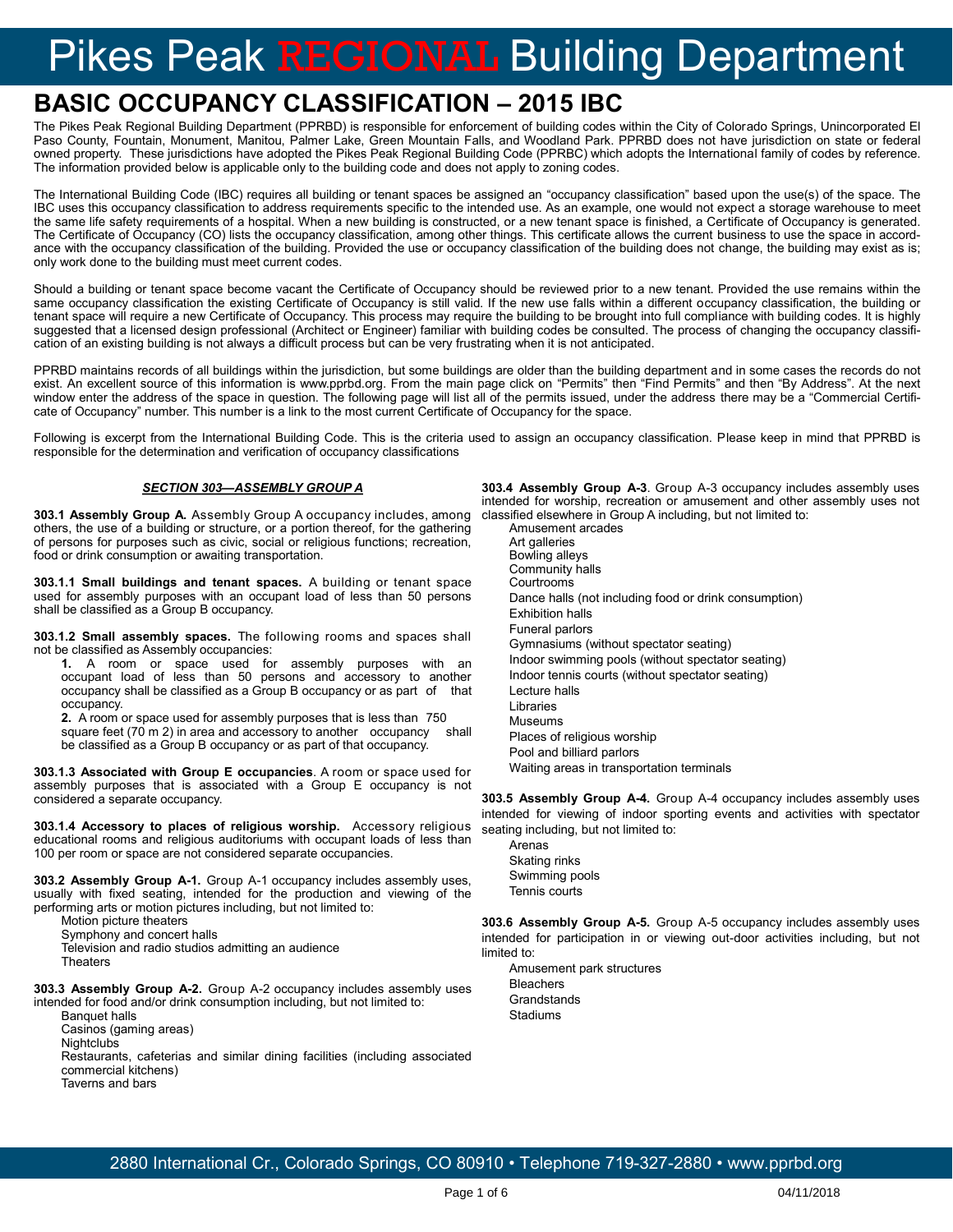#### *SECTION 304—BUSINESS GROUP B*

**304.1 Business Group B.** Business Group B occupancy includes, among others, the use of a building or structure, or a portion thereof, for office, professional or service-type trans-actions, including storage of records and accounts. Business occupancies shall include, but not be limited to, the following:

Airport traffic control towers Ambulatory care facilities Animal hospitals, kennels and pounds Banks Barber and beauty shops Car wash Civic administration Clinic, outpatient Dry cleaning and laundries: pick-up and delivery stations and self-service Educational occupancies for students above the 12th grade Electronic data processing Food processing establishments and commercial kitchens not associated with restaurants, cafeterias and similar dining facilities not more than 2,500 square feet (232 m2)in area. Laboratories: testing and research Motor vehicle showrooms Post offices Print shops Professional services (architects, attorneys, dentists, physicians, engineers, etc.) Radio and television stations Telephone exchanges Training and skill development not in a school or academic program (this shall include, but not be limited to, tutoring centers, martial arts studios, gymnastics and similar uses regardless of the ages served, and where not

# classified as a Group A occupancy).

# *SECTION 305—EDUCATIONAL GROUP E*

**305.1 Educational Group E.** Educational Group E occupancy includes, among others, the use of a building or structure, or a portion thereof, by six or more persons at any one time for educational purposes through the 12th grade.

**305.1.1 Accessory to places of religious worship**. Religious educational rooms and religious auditoriums, which are accessory to places of religious worship in accordance with Section 303.1.4 and have occupant loads of less than 100 per room or space, shall be classified as Group A-3 occupancies.

**305.2 Group E, day care facilities.** This group includes buildings and structures or portions thereof occupied by more than five children older than 2 1/2 years of age who receive educational, supervision or personal care services for fewer than 24 hours per day.

**305.2.1 Within places of religious worship**. Rooms and spaces within places of religious worship providing such day care during religious functions shall be classified as part of the primary occupancy.

**305.2.2 Five or fewer children**. A facility having five or fewer children receiving such day care shall be classified a part of the primary occupancy.

**305.2.3 Five or fewer children in a dwelling unit.** A facility such as the above within a dwelling unit and having five or fewer children receiving such day care shall be classified as a Group R-3 occupancy or shall comply with the International Residential Code.

## *SECTION 306—FACTORY GROUP F*

.

**306.1 Factory Industrial Group F.** Factory Industrial Group F occupancy includes, among others, the use of a building or structure, or a portion thereof, for assembling, disassembling, fabricating, finishing, manufacturing, packaging, repair or processing operations that are not classified as a Group H hazardous or Group S storage occupancy.

**306.2 Moderate-hazard factory industrial, Group F-1**. Factory industrial uses that are not classified as Factory Industrial F-2 Low Hazard shall be

classified as F-1 Moderate Hazard and shall include, but not be limited to, the following:

Aircraft (manufacturing, not to include repair) Appliances Athletic equipment Automobiles and other motor vehicles Bakeries Beverages: over 16-percent alcohol content Bicycles Boats Brooms or brushes Business machines Cameras and photo equipment Canvas or similar fabric Carpets and rugs (includes cleaning) Clothing Construction and agricultural machinery **Disinfectants** Dry cleaning and dyeing Electric generation plants **Electronics** Engines (including rebuilding) Food processing establishments and commercial kitchens not associated with restaurants, cafeterias and similar dining facilities more than 2,500 square feet (232 m2) in area. Furniture Hemp products Jute products Laundries Leather products **Machinery** Metals Millwork (sash and door) Motion pictures and television filming (without spectators) Musical instruments Optical goods Paper mills or products Photographic film Plastic products Printing or publishing Recreational vehicles Refuse incineration Shoes Soaps and detergents **Textiles** Tobacco **Trailers** Upholstering Wood; distillation Woodworking (cabinet)

**306.3 Low-hazard factory industrial, Group F-2**. Factory industrial uses that involve the fabrication or manufacturing of noncombustible materials that during finishing, packing or processing do not involve a significant fire hazard shall be classified as F-2 occupancies and shall include, but not be limited to, the following:

Beverages: up to and including 16-percent alcohol content Brick and masonry Ceramic products Foundries Glass products Gypsum Ice Metal products (fabrication and assembly)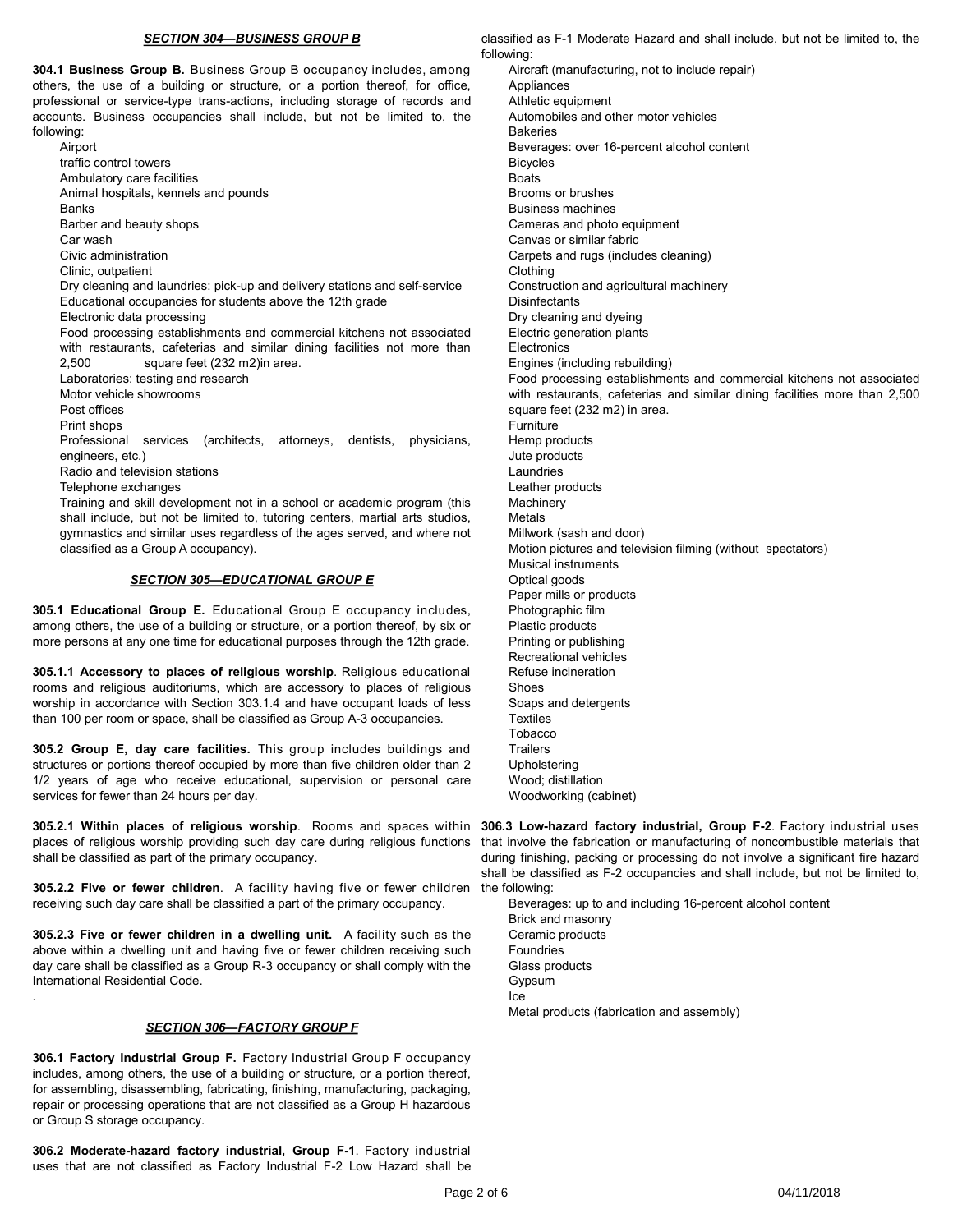# *SECTION 307—HIGH-HAZARD GROUP H*

**307.1 High-hazard Group H**. High-hazard Group H occupancy includes, among others, the use of a building or structure, or a portion thereof, that involves the manufacturing, processing, generation or storage of materials that constitute a physical or health hazard in quantities in excess of those allowed in control areas complying with Section 414, based on the maximum allowable quantity limits for control areas set forth in Tables 307.1(1) and 307.1(2). Hazardous occupancies are classified in Groups H-1, H-2, H-3, H-4 and H-5 and shall be in accordance with this section, the requirements of Section 415 and the International Fire Code. Hazardous materials stored, or used on top of roofs or canopies, shall be classified as outdoor storage or use and shall comply with the International Fire Code.

**307.1.1 Uses other than Group H.** An occupancy that stores, uses or handles hazardous materials as described in one or more of the following items shall not be classified as Group H, but shall be classified as the occupancy that it most nearly resembles.

**1.** Buildings and structures occupied for the application of flammable finishes, provided that such buildings or areas conform to the requirements of Section 416 and the International Fire Code. **2.** Wholesale and retail sales and storage of flammable and combustible liquids in mercantile occupancies conforming to the International Fire Code.

**3.** Closed piping system containing flammable or combustible liquids

or gases utilized for the operation of machinery or equipment.

**4.** Cleaning establishments that utilize combustible liquid solvents having a flash point of 140°F (60°C) or higher in closed systems employing equipment listed by an approved testing agency, provided that this occupancy is separated from all other areas of the building by 1-hour fire barriers constructed in accordance with Section 707 or 1-hour horizontal assemblies constructed in accordance with Section 711, or both.

**5.** Cleaning establishments that utilize a liquid solvent having a flash point at or above 200°F (93°C).

**6.** Liquor stores and distributors without bulk storage.

**7.** Refrigeration systems.

**8.** The storage or utilization of materials for agricultural purposes on the premises.

**9.** Stationary batteries utilized for facility emergency power,

uninterruptable power supply or telecommunication facilities, provided that the batteries are provided with safety venting caps and ventilation is provided in accordance with the International Mechanical Code.

**10.** Corrosive personal or household products in their original packaging used in retail display.

**11.** Commonly used corrosive building materials.

**12.** Buildings and structures occupied for aerosol storage shall be classified as Group S-1, provided that such buildings conform to the requirements of the International Fire Code.

**13.** Display and storage of nonflammable solid and nonflammable or noncombustible liquid hazardous materials in quantities not exceeding the maximum allowable quantity per control area in Group M or S occupancies complying with Section 414.2.5.

**14.** The storage of black powder, smokeless propellant and small arms primers in Groups M and R-3 and special industrial explosive devices in Groups B, F, M and S, provided such storage conforms to the quantity limits and requirements prescribed in the International Fire Code.

**307.1.2 Hazardous materials.** Hazardous materials in any quantity shall conform to the requirements of this code, including Section 414, and the International Fire Code.

**307.3 High-hazard Group H-1**. Buildings and structures containing materials that pose a detonation hazard shall be classified as Group H-1. Such materials shall include, but not be limited to, the following:

Detonable pyrophoric materials Explosives: Division 1.1 Division 1.2 Division 1.3 Division 1.4 Division 1.5 Division 1.6 Organic peroxides, unclassified detonable Oxidizers, Class 4 Unstable (reactive) materials, Class 3 detonable and Class 4

#### **307.3.1 Occupancies containing explosives not classified as H-1.** The following occupancies containing explosive materials shall be classified as follows:

**1.** Division 1.3 explosive materials that are used and maintained in a form where either confinement or configuration will not elevate the hazard from a mass fire to mass explosion hazard shall be allowed in H-2 occupancies.

**2.** Articles, including articles packaged for shipment, that are not regulated as a Division 1.4 explosive under Bureau of Alcohol, Tobacco, Firearms and Explosives regulations, or unpackaged articles used in process operations that do not propagate a detonation or deflagration between articles shall be allowed in H-3 occupancies.

**307.4 High-hazard Group H-2**. Buildings and structures containing materials that pose a deflagration hazard or a hazard from accelerated burning shall be classified as Group H-2. Such materials shall include, but not be limited to, the following:

Class I, II or IIIA flammable or combustible liquids that are used or stored in normally open containers or systems, or in closed containers or systems pressurized at more than 15 pounds per square inch gauge (103.4kPa).

Combustible dusts where manufactured, generated or used in such a manner that the concentration and conditions create a fire or explosion hazard based on information prepared in accordance with Section 414.1.3. Cryogenic fluids, flammable.

Flammable gases.

Organic peroxides, Class I.

Oxidizers, Class 3, that are used or stored in normally open containers or systems, or in closed containers or systems pressurized at more than 15 pounds per square inch gauge (103 kPa).

Pyrophoric liquids, solids and gases, nondetonable.

Unstable (reactive) materials, Class 3, nondetonable.

Water-reactive materials, Class 3.

[**307.5 High-hazard Group H-3**. Buildings and structures containing materials that readily support combustion or that pose a physical hazard shall be classified as Group H-3. Such materials shall include, but not be limited to, the following:

Class I, II or IIIA flammable or combustible liquids that are used or stored in normally closed containers or systems pressurized at 15 pounds per square inch gauge (103.4 kPa) or less.

Combustible fibers, other than densely packed baled cotton, where manufactured, generated or used in such a manner that the concentration and conditions create a fire or explosion hazard based on information prepared in accordance with Section 414.1.3.

Consumer fireworks, 1.4G (Class C, Common)

Cryogenic fluids, oxidizing

Flammable solids

Organic peroxides, Class II and III

Oxidizers, Class 2

Oxidizers, Class 3, that are used or stored in normally closed containers or systems pressurized at 15 pounds per square inch gauge (103 kPa) or less

Oxidizing gases Unstable (reactive) materials, Class 2 Water-reactive materials, Class 2

**307.6 High-hazard Group H-4.** Buildings and structures containing materials that are health hazards shall be classified as Group H-4. Such materials shall include, but not be limited to, the following:

Corrosives Highly toxic materials Toxic materials

**307.7 High-hazard Group H-5**. Semiconductor fabrication facilities and comparable research and development areas in which hazardous production materials (HPM) are used and the aggregate quantity of materials is in excess of those listed in Tables 307.1(1) and 307.1(2) shall be classified as Group H-5. Such facilities and areas shall be designed and constructed in accordance with Section 415.10.

**307.8 Multiple hazards.** Buildings and structures containing a material or materials representing hazards that are classified in one or more of Groups H-1, H-2, H-3 and H-4 shall conform to the code requirements for each of the occupancies so classified.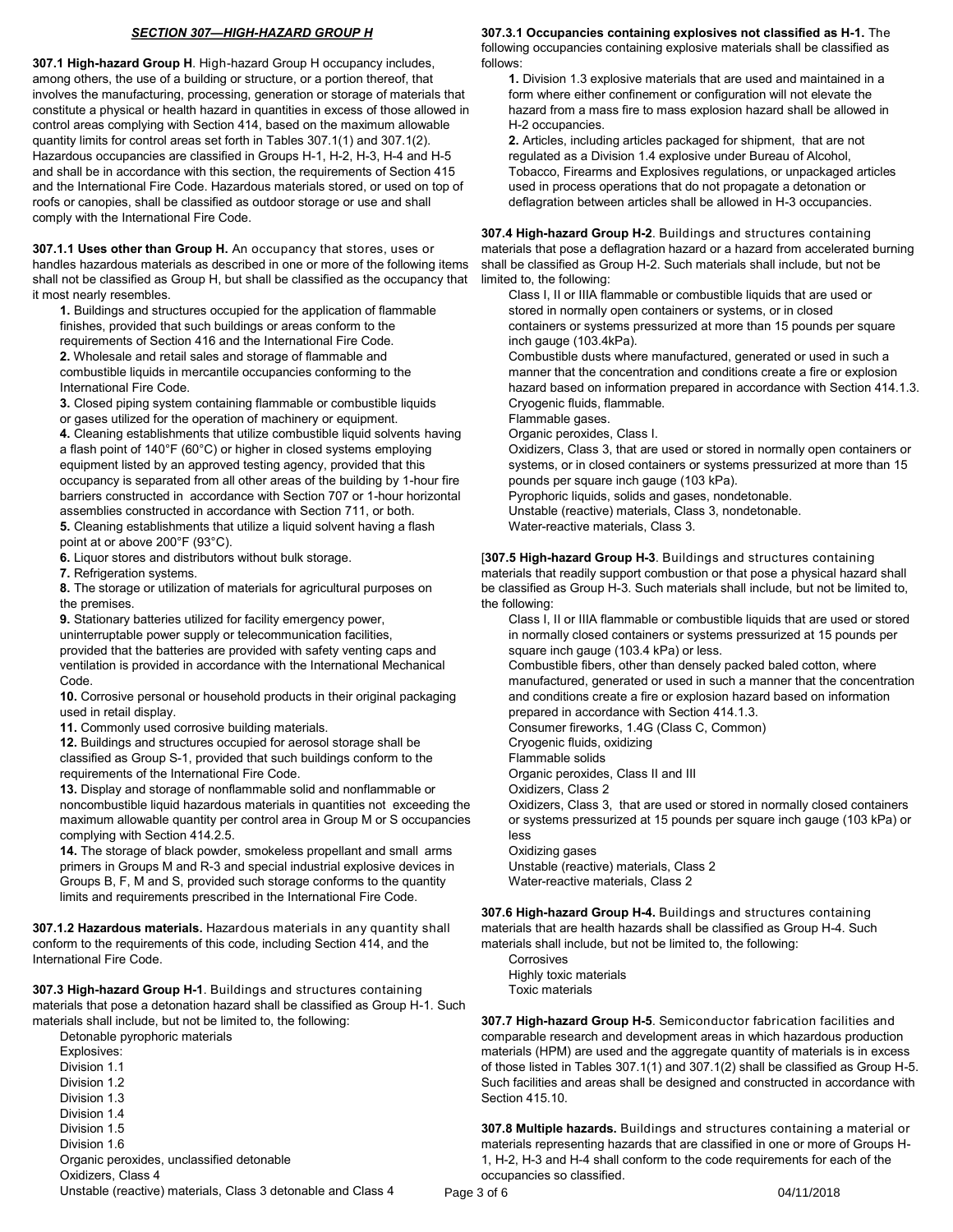#### *SECTION 308—INSTITUTIONAL GROUP I*

**308.1 Institutional Group I.** Institutional Group I occupancy includes, among others, the use of a building or structure, or a portion thereof, in which care or supervision is provided to persons who are or are not capable of selfpreservation without physical assistance or in which persons are detained for penal or correctional purposes or in which the liberty of the occupants is restricted. Institutional occupancies shall be classified as Group I-1, I-2, I-3 or I-4.

**308.3 Institutional Group I-1**. Institutional Group I-1 occupancy shall include buildings, structures or portions thereof for more than 16 persons, excluding staff, who reside on a 24-hour basis in a supervised environment and receive custodial

care. Buildings of Group I-1 shall be classified as one of the occupancy conditions specified in Section 308.3.1 or 308.3.2. This group shall include, but not be limited to, the following:

Alcohol and drug centers Assisted living facilities Congregate care facilities Group homes Halfway houses Residential board and care facilities Social rehabilitation facilities

**308.3.1 Condition 1**. This occupancy condition shall include buildings in which all persons receiving custodial care who, without any assistance, are capable of responding to an emergency situation to complete building evacuation.

**308.3.2 Condition 2**. This occupancy condition shall include buildings in which there are any persons receiving custodial care who require limited verbal or physical assistance while responding to an emergency situation to complete building evacuation.

**308.3.3 Six to 16 persons receiving custodial care.** A facility housing not fewer than six and not more than 16 persons receiving custodial care shall be classified as Group R-4.

**308.3.4 Five or fewer persons receiving custodial care**. A facility with five or fewer persons receiving custodial care shall be classified as Group R-3 or shall comply with the International Residential Code provided an automatic sprinkler system is installed in accordance with Section 903.3.1.3 or Section P2904 of the International Residential Code.

**308.4 Institutional Group I-2.** Institutional Group I-2 occupancy shall include buildings and structures used for medical care on a 24-hour basis for more than five persons who are incapable of self-preservation. This group shall include, but not be limited to, the following:

Foster care facilities Detoxification facilities **Hospitals** Nursing homes Psychiatric hospitals

**308.4.1 Occupancy conditions.** Buildings of Group I-2 shall be classified as one of the occupancy conditions specified in Section 308.4.1.1 or 308.4.1.2.

**308.4.1.1 Condition 1.** This occupancy condition shall include facilities that provide nursing and medical care but do not provide emergency care, surgery, obstetrics or in-patient stabilization units for psychiatric or detoxification, including but not limited to nursing homes and foster care facilities.

**308.4.1.2 Condition 2**. This occupancy condition shall include facilities that provide nursing and medical care and could provide emergency care, surgery, obstetrics or in-patient stabilization units for psychiatric or detoxification, including but not limited to hospitals.

**308.4.2 Five or fewer persons receiving medical care**. A facility with five or fewer persons receiving medical care shall be classified as Group R-3 or shall comply with the International Residential Code provided an automatic sprinkler system is installed in accordance with Section 903.3.1.3 or Section P2904 of the International Residential Code.

**308.5 Institutional Group I-3**. Institutional Group I-3 occupancy shall include buildings and structures that are inhabited by more than five persons who are under restraint or security. A Group I-3 facility is occupied by persons who are generally incapable of self-preservation due to security measures not under the occupants' control. This group shall include, but not be limited to, the following:

Prisons **Reformatories** 

Buildings of Group I-3 shall be classified as one of the occupancy conditions specified in Sections 308.5.1 through 308.5.5 (see Section 408.1).

**308.5.1 Condition 1.** This occupancy condition shall include buildings in which free movement is allowed from sleeping areas, and other spaces where access or occupancy is permitted, to the exterior via means of egress without restraint. A Condition 1 facility is permitted to be constructed as Group R.

**308.5.2 Condition 2**. This occupancy condition shall include buildings in which free movement is allowed from sleeping areas and any other occupied smoke compartment to one or more other smoke compartments. Egress to the exterior is impeded by locked exits.

**308.5.3 Condition 3**. This occupancy condition shall include buildings in which free movement is allowed within individual smoke compartments, such as within a residential unit comprised of individual sleeping units and group activity spaces, where egress is impeded by remote-controlled release of means of egress from such a smoke compartment to another smoke compartment.

**308.5.4 Condition 4**. This occupancy condition shall include buildings in which free movement is restricted from an occupied space. Remotecontrolled release is pro-vided to permit movement from sleeping units, activity spaces and other occupied areas within the smoke compartment to other smoke compartments.

**308.5.5 Condition 5.** This occupancy condition shall include buildings in which free movement is restricted from an occupied space. Staff-controlled manual release is provided to permit movement from sleeping units, activity spaces and other occupied areas within the smoke compartment to other smoke compartments.

**308.6 Institutional Group I-4, day care facilities**. Institutional Group I-4 occupancy shall include buildings and structures occupied by more than five persons of any age who receive custodial care for fewer than 24 hours per day by persons other than parents or guardians, relatives by blood, marriage or adoption, and in a place other than the home of the person cared for. This group shall include, but not be limited to, the following:

Adult day care Child day care

**308.6.1 Classification as Group E.** A child day care facility that provides care for more than five but not more than 100 children 2 1/2 years or less of age, where the rooms in which the children are cared for are located on a level of exit discharge serving such rooms and each of these child care rooms has an exit door directly to the exterior, shall be classified as Group E.

**308.6.2 Within a place of religious worship.** Rooms and spaces within places of religious worship providing such care during religious functions shall be classified as part of the primary occupancy.

**308.6.3 Five or fewer persons receiving care**. A facility having five or fewer persons receiving custodial care shall be classified as part of the primary occupancy.

**308.6.4 Five or fewer persons receiving care in a dwelling unit.** A facility such as the above within a dwelling unit and having five or fewer persons receiving custodial care shall be classified as a Group R-3 occupancy or shall comply with the International Residential Code.

## *SECTION 309—MERCANTILE GROUP M*

**309.1 Mercantile Group M**. Mercantile Group M occupancy includes, among others, the use of a building or structure or a portion thereof for the display and sale of merchandise, and involves stocks of goods, wares or merchandise incidental to such purposes and accessible to the public. Mercantile occupancies shall include, but not be limited to, the following:

Department stores Drug stores **Markets** Motor fuel-dispensing facilities Retail or wholesale stores Sales rooms

**309.2 Quantity of hazardous materials**. The aggregate quantity of nonflammable solid and nonflammable or non-combustible liquid hazardous materials stored or displayed in a single control area of a Group M occupancy shall not exceed the quantities in Table 414.2.5(1).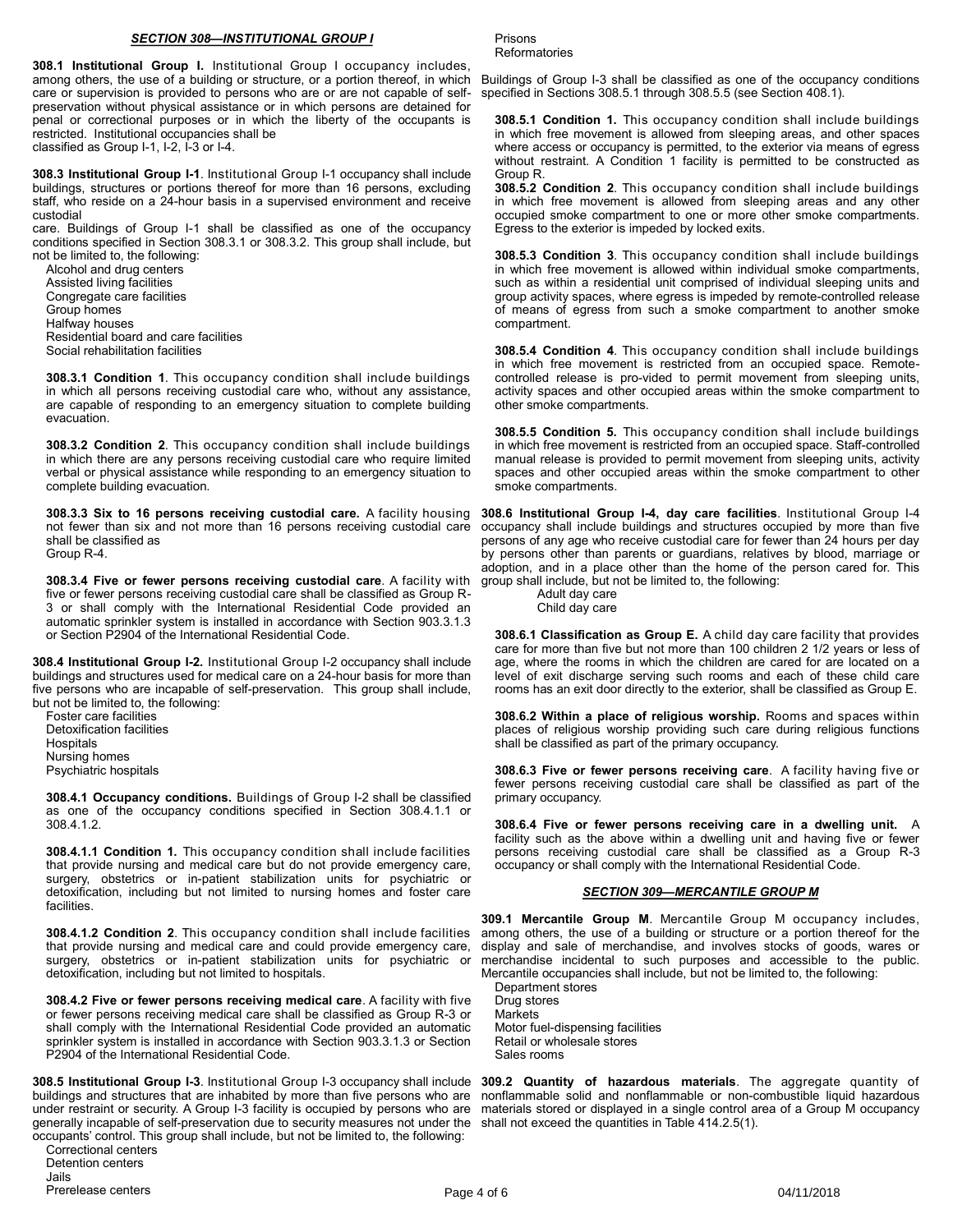#### *SECTION 310—RESIDENTIAL GROUP R*

**310.1 Residential Group R**. Residential Group R includes, among others, the use of a building or structure, or a portion thereof, for sleeping purposes when not classified as an Institutional Group I or when not regulated by the International

Residential Code.

**310.3 Residential Group R-1.** Residential Group R-1 occupancies containing sleeping units where the occupants are primarily transient in nature, including:

Boarding houses (transient) with more than 10 occupants Congregate living facilities (transient) with more than 10

occupants

Hotels (transient)

Motels (transient)

**310.4 Residential Group R-2.** Residential Group R-2 occupancies containing 311.1 Storage Group S. Storage Group S occupancy includes, among sleeping units or more than two dwelling units where the occupants are others, the use of a building or structure, or a portion thereof, for storage that is primarily permanent in nature, including:

Apartment houses

Boarding houses (nontransient) with more than 16 occupants

Congregate living facilities (nontransient) with more than 16 occupants **Convents** 

Dormitories

Fraternities and sororities

Hotels (nontransient)

Live/work units

Monasteries

Motels (nontransient)

Vacation timeshare properties

**310.5 Residential Group R-3**. Residential Group R-3 occupancies where the occupants are primarily permanent in nature and not classified as Group R-1, R

-2, R-4 or I, including:

Buildings that do not contain more than two dwelling units

Boarding houses (nontransient) with 16 or fewer occupants

Boarding houses (transient) with 10 or fewer occupants

Care facilities that provide accommodations for five or fewer persons receiving care

Congregate living facilities (nontransient) with 16 or fewer occupants Congregate living facilities (transient) with 10 or fewer occupants Lodging houses with five or fewer guest rooms

**310.5.1 Care facilities within a dwelling**. Care facilities for five or fewer persons receiving care that are within a single-family dwelling are permitted to comply with the International Residential Code provided an automatic sprinkler system is installed in accordance with Section 903.3.1.3 or Section P2904 of the International Residential Code.

**310.5.2 Lodging houses**. Owner-occupied lodging houses with five or fewer guest rooms shall be permitted to be constructed in accordance with the International Residential Code.

**310.6 Residential Group R-4.** Residential Group R-4 occupancy shall include buildings, structures or portions thereof for more than five but not more than 16 persons, excluding staff, who reside on a 24-hour basis in a supervised residential

environment and receive custodial care. Buildings of Group R-4 shall be classified as one of the occupancy conditions specified in Section 310.6.1 or 310.6.2. The persons receiving care are capable of self-preservation. This group shall include, but not be limited to, the following:

Alcohol and drug centers Assisted living facilities Congregate care facilities Group homes Halfway houses Residential board and care facilities Social rehabilitation facilities

Group R-4 occupancies shall meet the requirements for construction as defined for Group R-3, except as otherwise provided for in this code.

**310.6.1 Condition 1.** This occupancy condition shall include buildings in which all persons receiving custodial care, without any assistance, are capable of responding to an emergency situation to complete building evacuation.

**310.6.2 Condition 2.** This occupancy condition shall include buildings in which there are any persons receiving custodial care who require limited verbal or physical assistance while responding to an emergency situation to complete building evacuation.

# *SECTION 311—STORAGE GROUP S*

not classified as a hazardous occupancy.

**311.1.1 Accessory storage spaces**. A room or space used for storage purposes that is less than 100 square feet (9.3 m 2) in area and accessory to another occupancy shall be classified as part of that occupancy. The aggregate area of such rooms or spaces shall not exceed the allowable area limits of Section 508.2.

**311.2 Moderate-hazard storage, Group S-1**. Storage Group S-1 occupancies are buildings occupied for storage uses that are not classified as Group S-2, including, but not limited to, storage of the following:

Aerosols, Levels 2 and 3 Aircraft hangar (storage and repair) Bags: cloth, burlap and paper Bamboos and rattan **Baskets** Belting: canvas and leather Books and paper in rolls or packs Boots and shoes Buttons, including cloth covered, pearl or bone Cardboard and cardboard boxes Clothing, woolen wearing apparel Cordage Dry boat storage (indoor) **Furniture** Furs Glues, mucilage, pastes and size Grains Horns and combs, other than celluloid Leather Linoleum Lumber Motor vehicle repair garages complying with the maximum allowable quantities of hazardous materials listed in Table 307.1(1) (see Section 406.8) Photo engravings Resilient flooring Silks Soaps Sugar Tires, bulk storage of Tobacco, cigars, cigarettes and snuff Upholstery and mattresses Wax candles